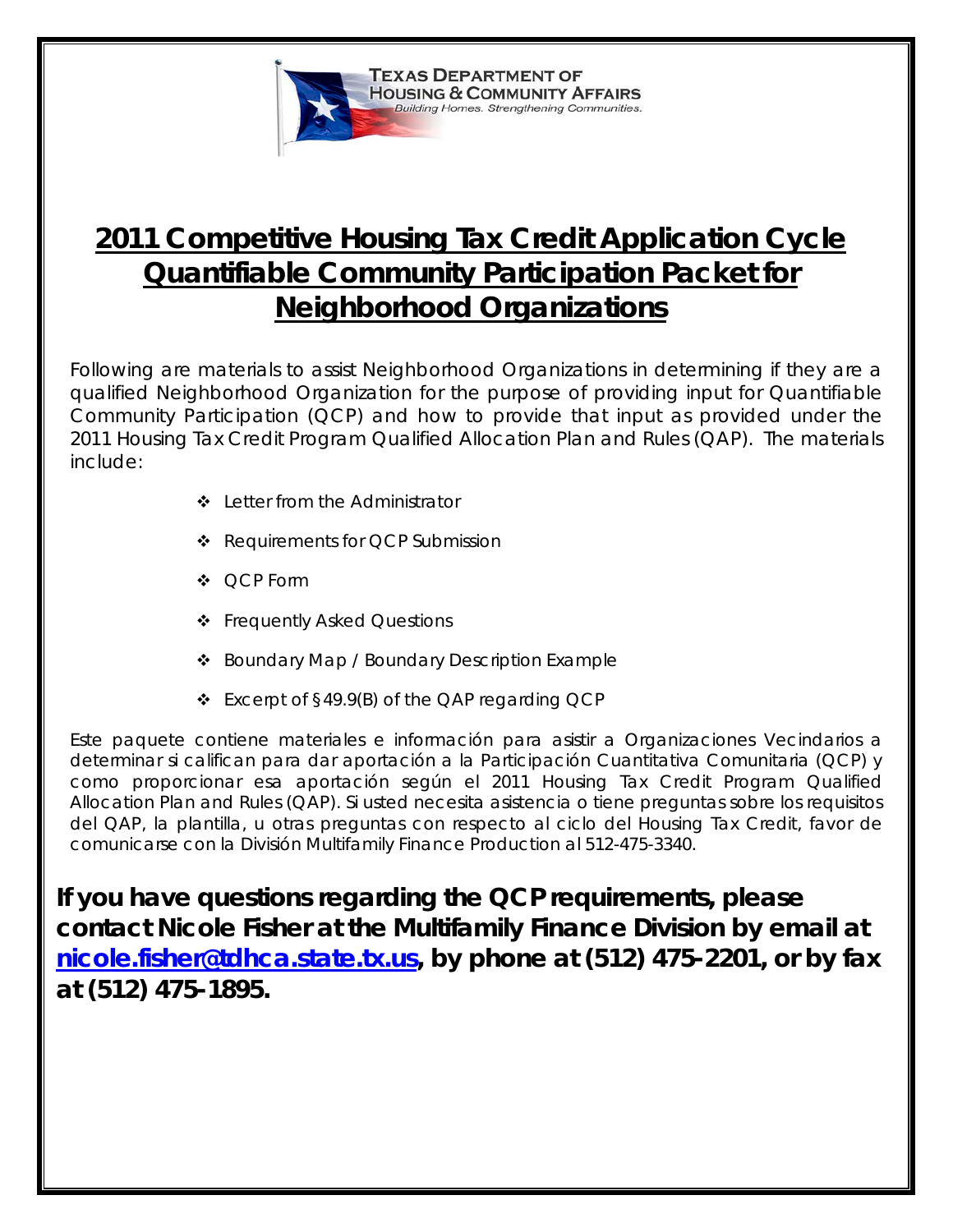# **Dear Neighborhood Association,**

Thank you for your participation in the 2011 Housing Tax Credit Program application process. The Texas Department of Housing and Community Affairs (the Department) highly values public input. Your participation in the Quantifiable Community Participation (QCP) portion of our application process is a great benefit to the Department.

This packet contains all the information you will need to ensure that your input is included in the scoring of the application. By participating in the QCP process, your organization can provide input that may affect a proposed Housing Tax Credit Multifamily development in your area. We urge you to read this entire packet prior to submitting your input.

The deadlines for submission are very important. All submissions are required to be postmarked, faxed, emailed or delivered to the Department no later than March 1, 2011. The Department will only accept deliveries after this date if they were postmarked on or before March 1, 2011.

If you have any questions about your QCP submission, please contact Nicole Fisher by email at [nicole.fisher@tdhca.state.tx.us,](mailto:Nicole.fisher@tdhca.state.tx.us) by phone at (512) 475-2201, or by fax at (512) 475-1895.

Thank you again for participating in the 2011 Housing Tax Credit Program application process.

Sincerely,

Robbye G. Meyer Director of Multifamily Finance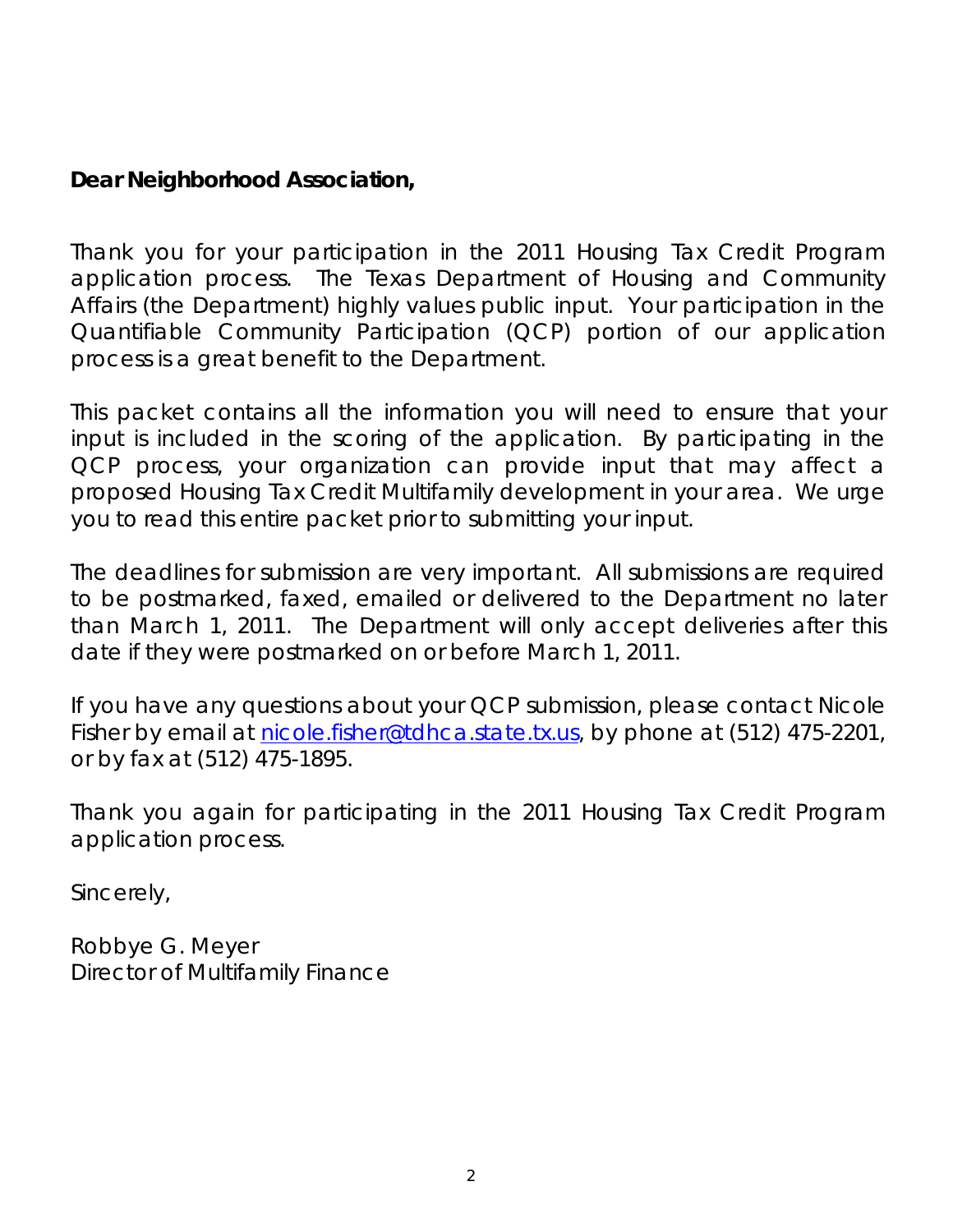# **REQUIREMENTS FOR QCP SUBMISSION**

# **(Should there be any conflict between this guidance and the QAP, the QAP takes precedence.)**

# **DEADLINES:**

 $\cdot \cdot$  In order to receive a point score, all submissions relating to applicants which submitted a preapplication must be postmarked, faxed, emailed (or similar) to the Department no later than **March 1, 2011**. Submissions should be addressed to the Texas Department of Housing and Community Affairs, "Attention: Multifamily Director (Neighborhood Input)".

# **DEFINITION OF "NEIGHBORHOOD ORGANIZATION"**

 $\triangle$  An organization that is composed of persons living near one another within the organization's defined boundaries for the neighborhood and that has a primary purpose of working to maintain or improve the general welfare of the neighborhood. A neighborhood organization includes a homeowners' association or a property owners' association.

# **SUBMISSION REQUIREMENTS:**

- A Neighborhood Organization ("organization") must submit the following:
	- Completed "Form for Qualified Neighborhood Organizations to Submit to TDHCA For Quantifiable Community Participation" ("form")
	- Documentation to support the selection of being on record with the county or Secretary of State. (County, Secretary of State and TDHCA registry may require additional documentation to be submitted upon request)
	- Boundary Map
	- Evidence of the organization's existence (ex: bylaws, articles, newsletter, minutes, etc.)
	- Process to provide notice to persons living within the boundaries to join or participate in the affairs of the organization (ex: letter, posting notice, etc.)

# **INSTRUCTIONS FOR COMPLETING THE "FORM"**

- Each submission may provide input on **only one** proposed Development; if an organization is eligible to provide input on additional Developments, each Development must be addressed in a separate submission.
- $\div$  The first two pages of the form must be initialed by one of the contacts as indicated on the bottom left of the page.
- $\triangle$  There are 9 sections to the form. They should be completed as follows:
	- 1. Development Information: the box should be checked and all of the proposed Development information completed.
	- 2. The box should be checked certifying that the form is signed by two officials or board members of the Neighborhood Organization with the authority to sign on behalf of the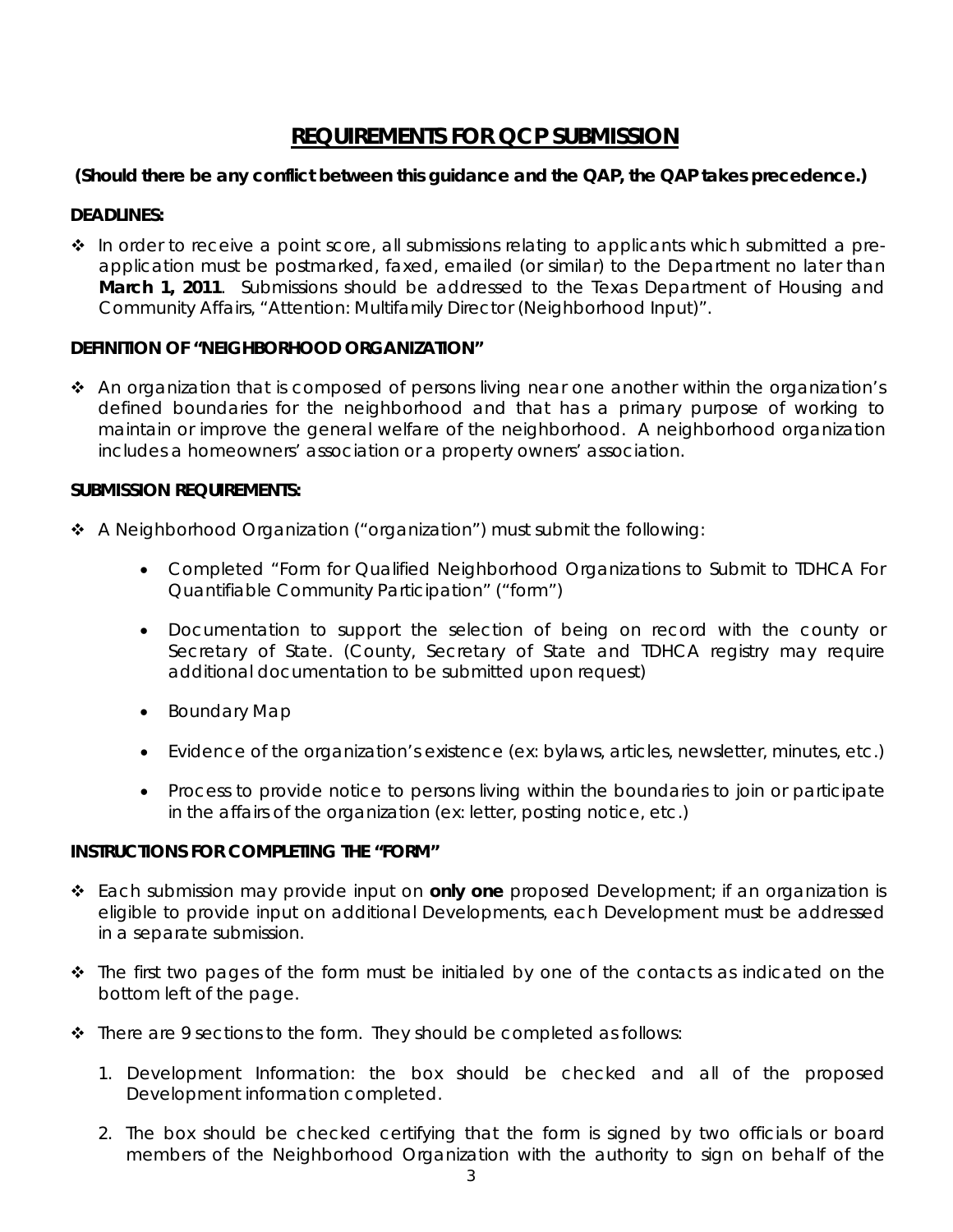neighborhood organization. Each submission must provide the street and/or mailing addresses, phone numbers, and e-mail addresses and/or facsimile numbers for the 1st Contact of the form. **The e-mail address and/or facsimile number are how the Department will communicate with the organization so their inclusion is critical.** (Do not leave blank. State "none" if information is not available.)

- 3. The box should be checked certifying the organization is providing information for a  $2<sup>nd</sup>$ Contact. Provide the name, street and/or mailing addresses, day and evening phone number, and e-mail addresses and/or facsimile numbers for the 2nd Contact of the form. (Do not leave blank. State "none" if information is not available.)
- 4. The submission and documentation must include a written description of the Neighborhood Organization's geographical boundaries and a street-level map showing the outline of those boundaries and the location of the proposed development site within those boundaries. The map must show the street names or identify the landmarks (for instance, railroad tracks or a creek) that make up the boundaries. This documentation is subject to the Department's approval. You can create a street-level map of your community at [http://www.mapquest.com](http://www.mapquest.com/) or at [http://maps.google.com.](http://maps.google.com/) **Please contact the Department if you need help creating an appropriate map.**

### **An example of the boundary map and boundary description is included on page 13 of this packet.**

- 5. The box must be checked to certify that the organization's boundaries contain the proposed development site and that the boundaries were in effect as of March 1, 2011. The submission must also certify that the organization acknowledges that annexations after March 1, 2011 are not considered eligible boundaries. **A Development site must be entirely contained within the boundaries of the organization to satisfy eligibility for this item; a site that is only partially within the boundaries will not satisfy the requirement that the boundaries contain the proposed Development site.**
- 6. The box should be checked certifying that the organization meets the definition of a "Neighborhood Organization". (For more guidance on what qualifies as a Neighborhood Organization, refer to the Frequently Asked Questions and Answers included in this guide.) Check the box that describes the type of organization submitting the form.
- 7. The submission and documentation must show that the organization was on record with the state or county in which the Development is proposed to be located as of March 1, 2011. Choose one box. A record from the Secretary of State showing that the organization is incorporated or from the county clerk showing that the organization is on record with the county is sufficient. For a property owners association, a record from the county showing that the organization's management certificate is on record is sufficient. If your organization wishes to be considered on record with TDHCA, the submission must state this. (For more guidance on what it means to be on record, refer to the Frequently Asked Questions and Answers included in this guide.) All 3 selections require a boundary map, evidence of the organization's existence (ex. bylaws, newsletter, minutes, etc.) and the process to provide notice to persons living within the boundaries to join or participate in the affairs of the organization (ex: letter, posting notice, etc.). Attach the required documentation. This documentation is subject to the Department's approval.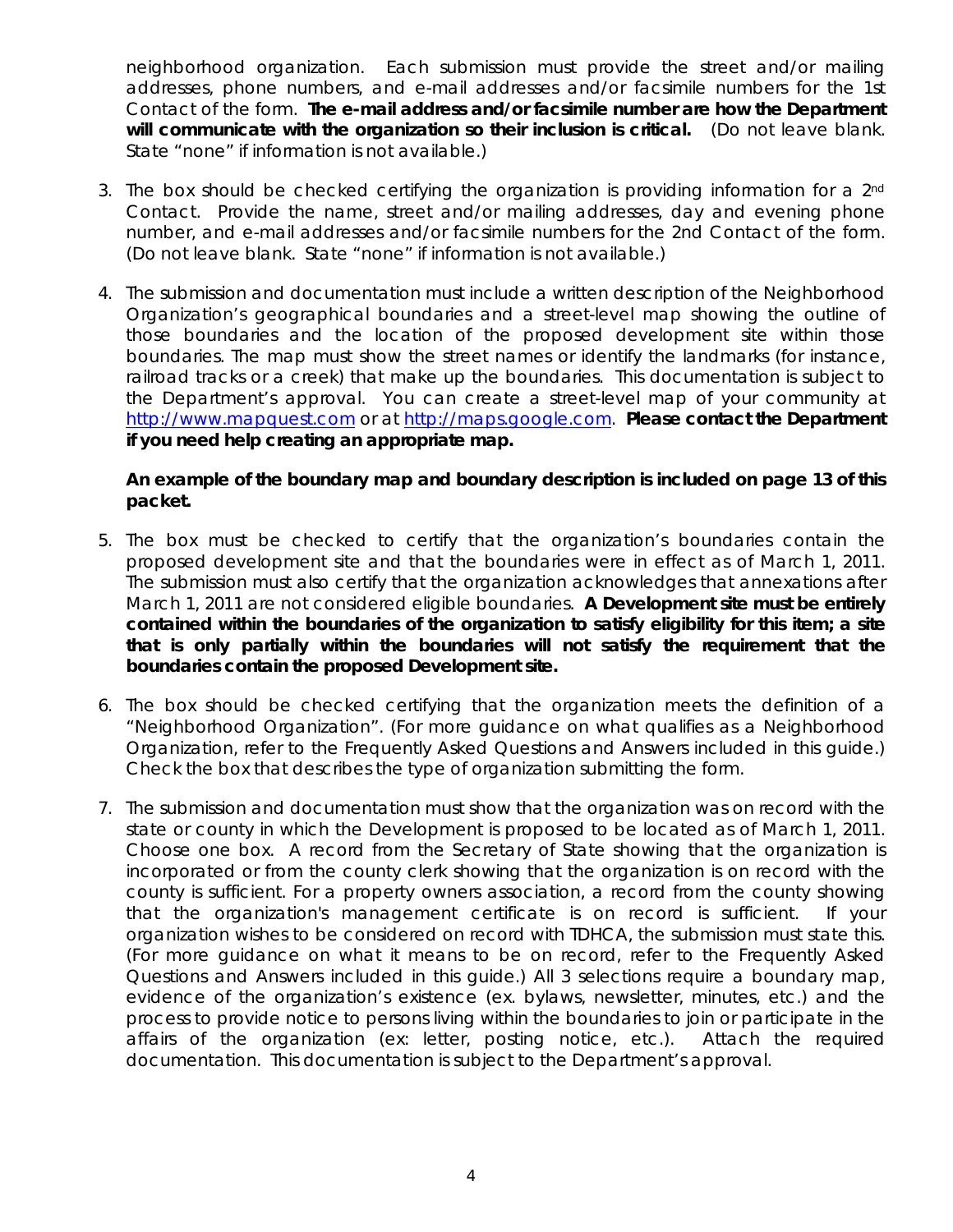- 8. The submission must clearly state each reason for the organization's support or opposition to the proposed Development. Check the box next to Support/Opposition and write an explanation of your position.
- 9. Certify the following by checking each of the boxes:

The organization acknowledges the form and attachments must be submitted by the required date.

The submission must certify that the organization was not formed by any Applicant, Developer, or any employee or agent of any Applicant or Developer in the 2011 Competitive Housing Tax Credit Application Round, that the organization and any member did not accept money or a gift to cause the organization to take its position of support or opposition, and the Applicant, Developer, or any employee or agent of any Applicant has not provided any assistance other than education and information sharing to the neighborhood organization to meet the requirements for QCP. (Hosting a public meeting, providing the "TDHCA Information Packet for Neighborhoods" to the neighborhood organization or referring the neighborhood organization to TDHCA staff for guidance are acceptable activities.) No Applicant, Developer, or any employee or agent of any Applicant or Developer in the 2011 Competitive Housing Tax Credit Application Round provided any "production" assistance to an organization to meet the requirements for QCP (for instance, use of fax machines, use of legal counsel, or assistance completing the form). Further, information from organizations and subsequent correspondence from organizations may not be provided to the Department by the Applicant which includes facsimile, delivery and email communication, but must come directly from the organization.

The organization acknowledges that the form and attachments must be submitted to TDHCA.

The organization must certify that all of the information is true and accurate.

- $\cdot \cdot$  The form requires the signature, printed name, date and title for both the 1st and 2nd Contact to be considered complete.
- Any submission determined to be ineligible for QCP scoring will be summarized for the Department's Board as the Board considers allocation decisions but will not be scored for the QCP.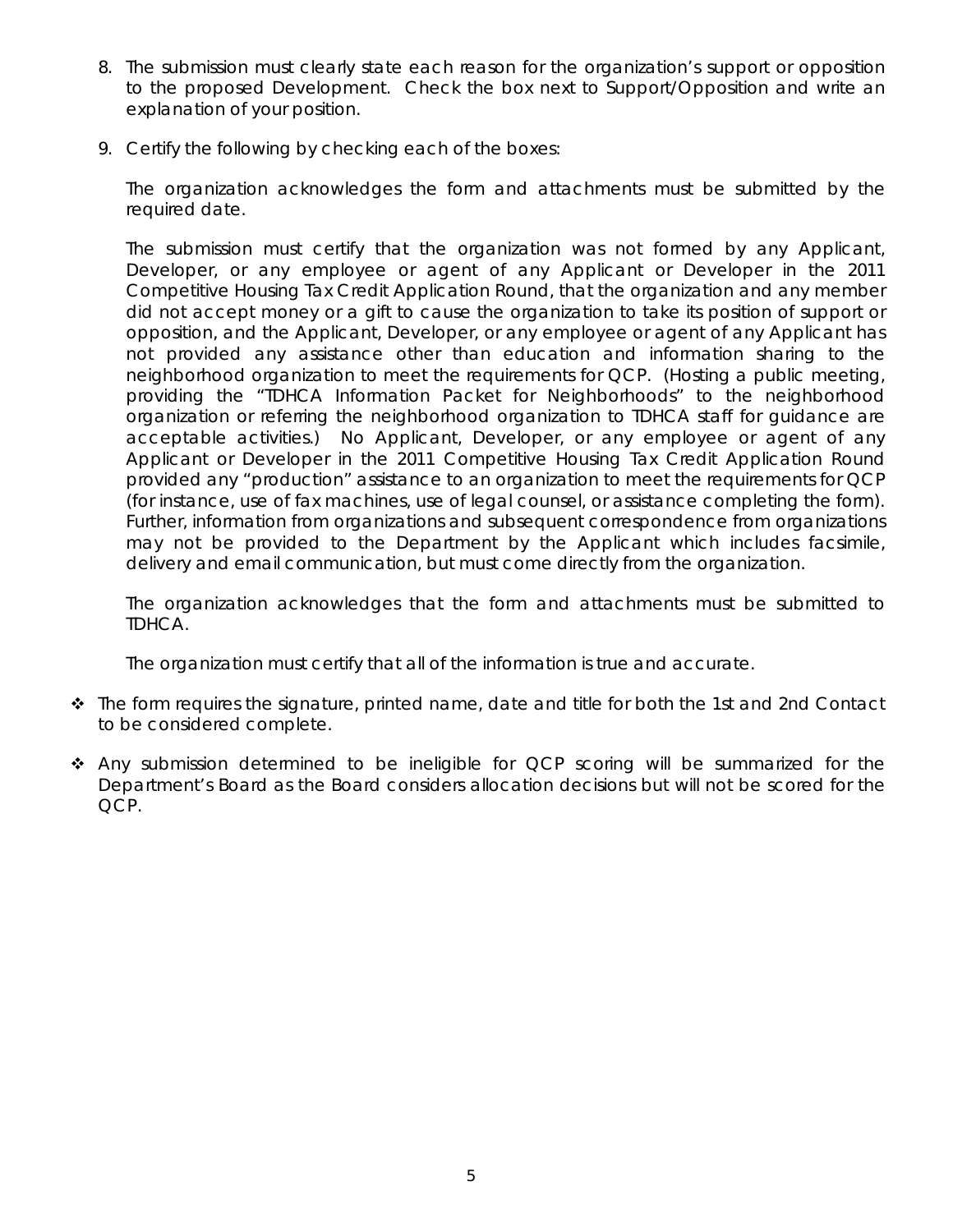

# FORM FOR QUALIFIED NEIGHBORHOOD ORGANIZATIONS TO SUBMIT TO TDHCA FOR QUANTIFIABLE COMMUNITY PARTICIPATION

**Texas Department of Housing and Community Affairs**

#### **Certify to each requirement by checking each box as required and accurately filling in all blanks. All attachments must be included in QCP submission package.**

| 1. | This organization is submitting this form and attachments regarding the following proposed application:    |                                                                                          |  |
|----|------------------------------------------------------------------------------------------------------------|------------------------------------------------------------------------------------------|--|
|    | Development Name:                                                                                          | TDHCA #:<br><u> 1989 - Johann Stoff, fransk politik (d. 1989)</u>                        |  |
|    | Development Location:                                                                                      | <u> 1989 - Johann Stein, fransk politiker (d. 1989)</u>                                  |  |
|    | Development City:                                                                                          | Development County:                                                                      |  |
|    |                                                                                                            |                                                                                          |  |
| 2. |                                                                                                            | The persons signing this form have the authority to sign on behalf of this organization. |  |
|    | <b>Organization Name:</b>                                                                                  |                                                                                          |  |
|    | 1st Contact Name and Title:                                                                                |                                                                                          |  |
|    | 1st Contact Mailing Address:                                                                               |                                                                                          |  |
|    | 1st Contact City:                                                                                          | 1st Contact Zip Code:                                                                    |  |
|    | 1st Contact Day Phone:                                                                                     | 1st Contact Fax:                                                                         |  |
|    | 1st Contact Evening Phone:                                                                                 | 1st Contact E-Mail:                                                                      |  |
|    |                                                                                                            |                                                                                          |  |
| 3. | This organization is also providing the following additional contact and information for our organization: |                                                                                          |  |
|    | 2nd Contact Name:                                                                                          |                                                                                          |  |
|    | 2nd Contact Mailing Address:                                                                               |                                                                                          |  |
|    | 2nd Contact City:                                                                                          | 2nd Contact Zip Code:                                                                    |  |
|    | 2nd Contact Day Phone:                                                                                     | 2nd Contact Fax:                                                                         |  |
|    | 2nd Contact Evening Phone:                                                                                 | 2nd Contact E-Mail:                                                                      |  |

**4. Boundary Description and Map:** Provide a written description of the geographical boundaries of the neighborhood organization. (Example: North boundary is Main St, East boundary is a railroad track, South boundary is First St and West boundary is Jones Ave) Submit a boundary map. The boundary map should be legible, clearly marked with the geographical boundaries of the neighborhood organization, and indicate the location of the proposed development. The written description and boundary map should have the same geographical boundaries.

Written Boundary Description:

\_\_\_\_\_\_\_\_\_\_\_ Initials of Signer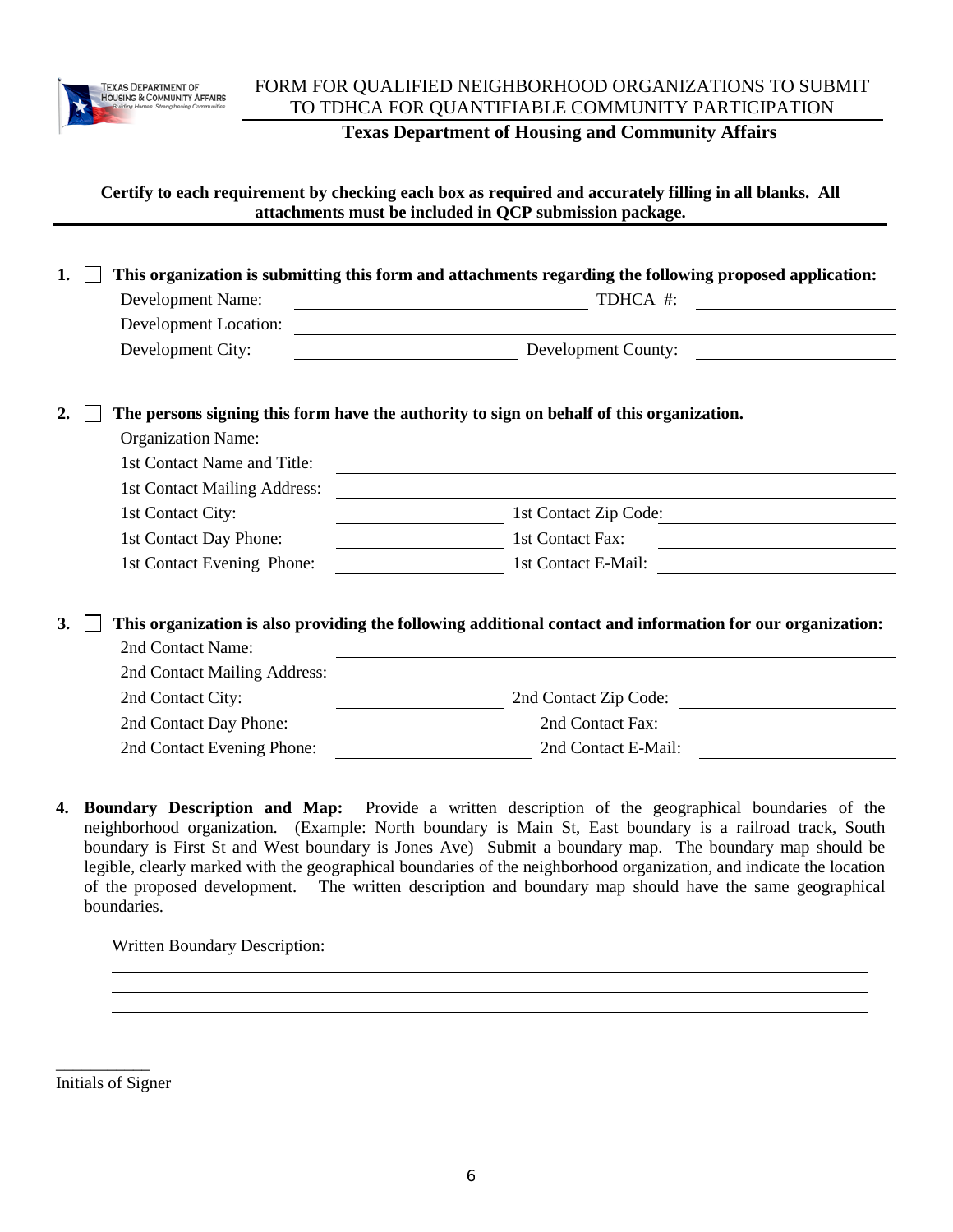- **5**. This organization certifies that the boundaries of this organization include the proposed Development site in its entirety. This organization acknowledges that annexations after March 1, 2011 are not considered eligible boundaries and a site that is only partially within the boundaries will not satisfy the requirement that the boundaries contain the proposed Development site.
- **6.** This organization certifies that it meets the definition of "Neighborhood Organization"; defined as an organization of persons living near one another within the organization's defined boundaries that contain the proposed Development Site and that has a primary purpose of working to maintain or improve the general welfare of the neighborhood. This organization further certifies that it is a (must check on of the following boxes):

| Property Owners Association |  |
|-----------------------------|--|
|-----------------------------|--|

| Resident Council and our members occupy the existing development |  |
|------------------------------------------------------------------|--|
|------------------------------------------------------------------|--|

**Other (Explain )**

**7. Certification of Record**: Choose one box. Registration with the county or with the Secretary of State both requires proof of registration. All 3 selections require evidence of the organization's existence (ex. bylaws, newsletter, minutes, etc.) and the process to provide notice to persons living within the boundaries to join or participate in the affairs of the organization (ex: letter, posting notice, etc.).

This organization certifies that it was:

- On record, as of March 1, 2011, with the county in which the development is proposed to be located. **(Attach documentation from the county of registration and required documentation)**
- On record, as of March 1, 2011, with The Secretary of State as an incorporated entity in good standing. **(Attach documentation from the Secretary of State of registration and required documentation)**
- Requesting to be on record, as of March 1, 2011, with The Texas Department of Housing and Community Affairs (the "Department"). **(Attach required documentation)**
- **8. Statement of Support/Opposition**: (Choose only one box and clearly and concisely state at least one or more reason(s) for the organization's support/opposition; use additional sheets, as needed.)

This organization certifies that we:

**Support** the application for Competitive Housing Tax Credits referenced above for the following reasons:

**Oppose** the application for Competitive Housing Tax Credits referenced above for the following reasons:

\_\_\_\_\_\_\_\_\_\_\_ Initials of Signer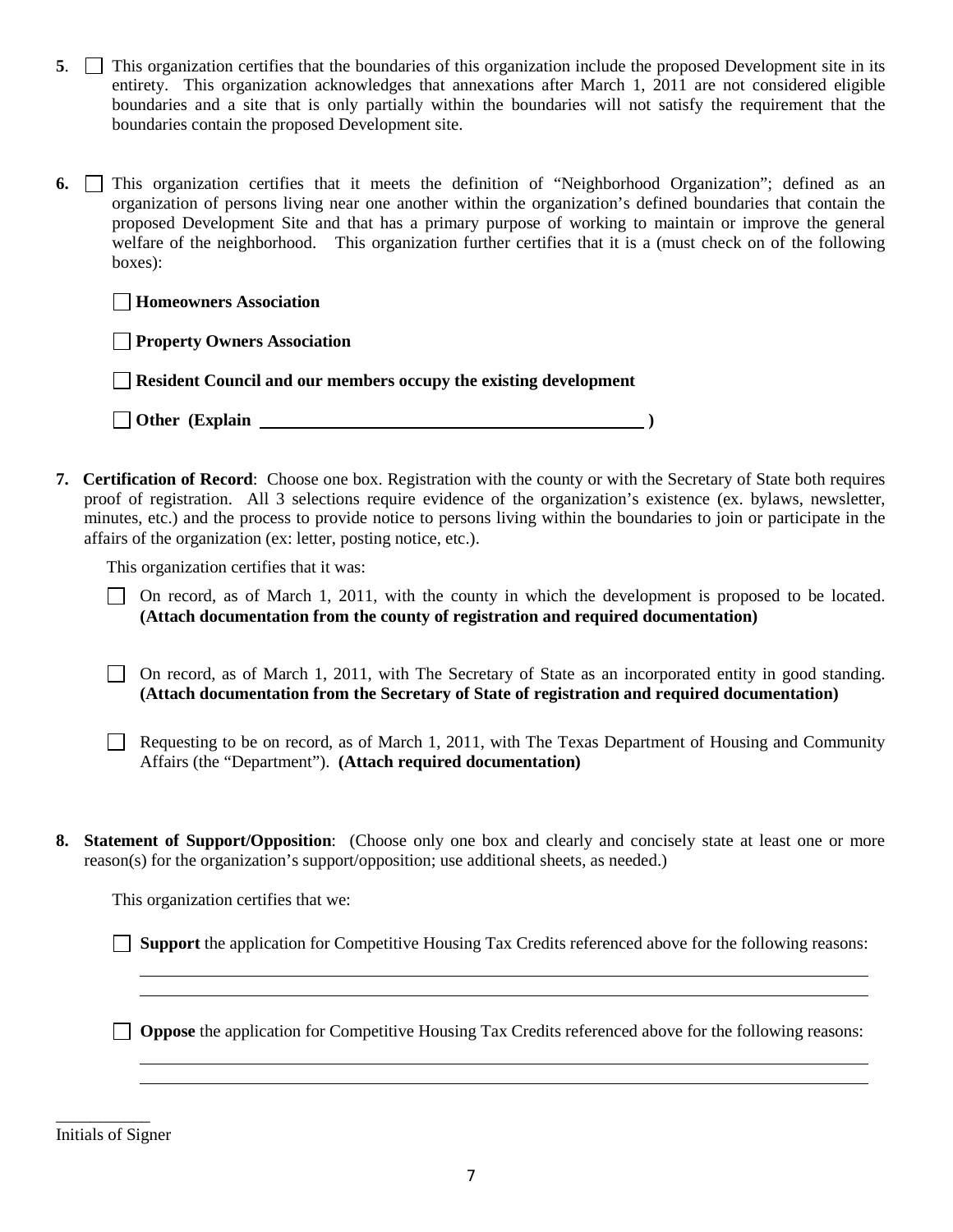#### **9. Certify the following:**

This organization acknowledges that this form and attachments must be submitted **no later than March 1, 2011**

This organization certifies that it was not formed by any Applicant, Developer or any employee or agent of any Applicant in the 2011 Competitive Housing Tax Credit Application Round; the organization, and any members, did not accept money or a gift to cause the neighborhood organization to take its position of support or opposition; the Applicant, Developer or any employee or agent of any Applicant has not provided any assistance, other than education and information sharing, to the neighborhood organization for any application in the Application Round (i.e. hosting a public meeting, providing the "TDHCA Information Packet for Neighborhoods" to the neighborhood organization, or referring the neighborhood organization to TDHCA staff for guidance are acceptable forms of assistance); and that the Applicant, Developer or any employee or agent of any Applicant has not provided any "production" assistance for any application in the Application Round (i.e. use of fax machines owned by the Applicant, use of legal counsel related to the Applicant, delivery of form or assistance drafting a form).

This organization acknowledges that this completed form and required attachments must be submitted to Texas Department of Housing and Community Affairs, Attention: Director of Multifamily Finance, Neighborhood Input, P.O. Box 13941 (MC 332-10), Austin TX 78711-3941. For overnight or courier delivery use the following physical address: 221 East 11<sup>th</sup> Street, Austin TX 78701-2410. **Do not use P.O. Box address for overnight or courier delivery**. Form and Attachments may also be faxed to (512) 475-1895 or toll free at (800) 733-5120.

This organization certifies that all certifications contained herein are true and accurate. **(First and Second Contacts must sign below):**

\_\_\_\_\_\_\_\_\_\_\_\_\_\_\_\_\_\_\_\_\_\_\_\_\_\_\_\_\_\_\_\_\_\_\_\_\_\_\_\_\_\_\_\_\_\_\_\_\_\_\_\_\_\_ \_\_\_\_\_\_\_\_\_\_\_\_\_\_\_\_\_\_\_\_\_\_\_\_\_\_\_\_\_\_\_

**(First Contact Signature) (Date)**

**(Printed Name) (Title)**

**(Second Contact Signature) (Date)**

**(Printed Name) (Title)**

\_\_\_\_\_\_\_\_\_\_\_\_\_\_\_\_\_\_\_\_\_\_\_\_\_\_\_\_\_\_\_\_\_\_\_\_\_\_\_\_\_\_\_\_\_\_\_\_\_\_\_\_\_\_ \_\_\_\_\_\_\_\_\_\_\_\_\_\_\_\_\_\_\_\_\_\_\_\_\_\_\_\_\_\_\_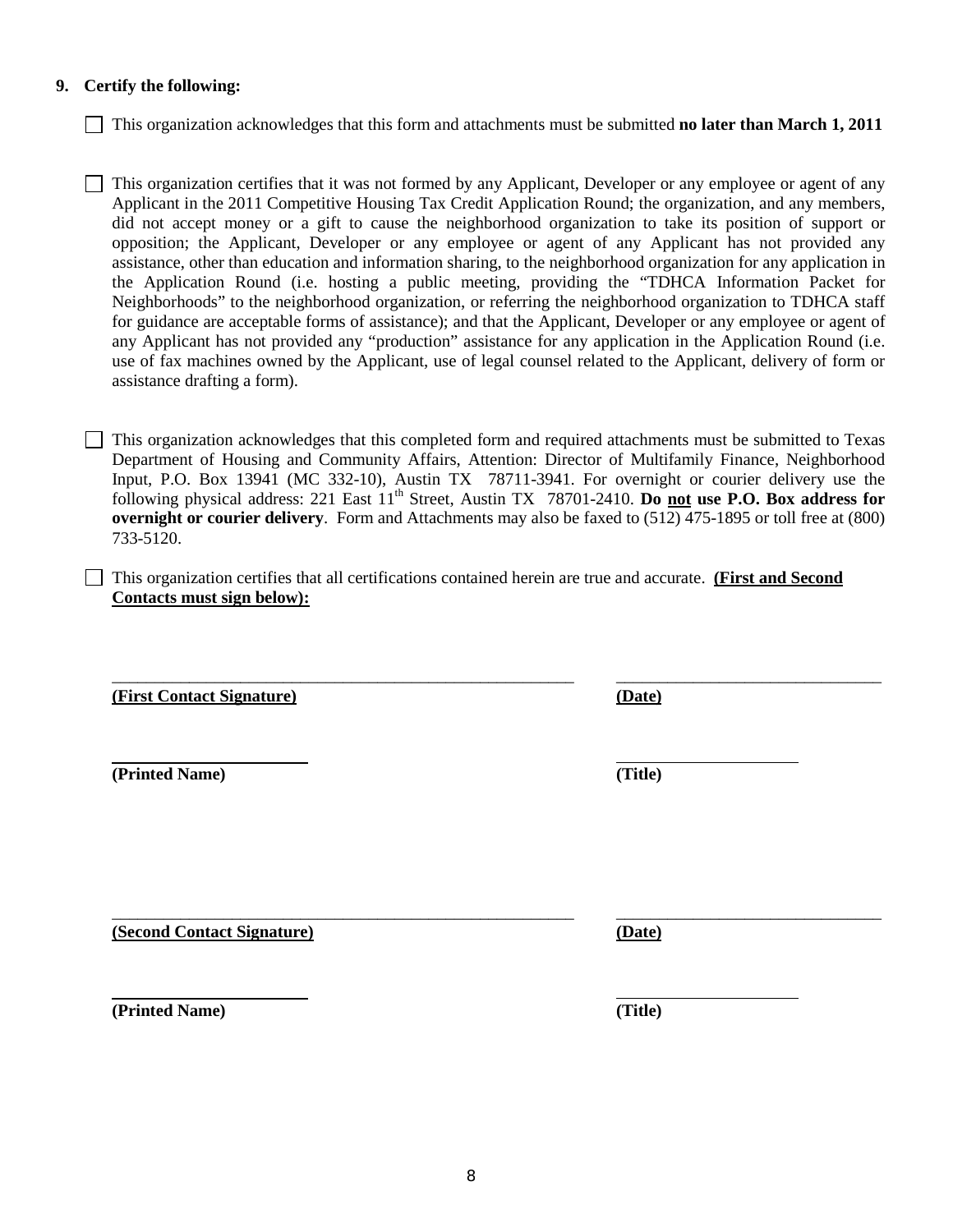# **FREQUENTLY ASKED QUESTIONS AND ANSWERS REGARDING 2011 Quantifiable Community Participation**

# **1. What is the QAP? What are Housing Tax Credits?**

The "QAP" is the acronym referring to the 2011 Qualified Allocation Plan and Rules which govern the Housing Tax Credit (HTC) Program. The rules were released for public comment and then were approved by the TDHCA Board and the Governor. Housing Tax Credits are a federal tax incentive to encourage the private development of affordable rental housing for low income Texans. The tax credits are allocated regionally across the state within thirteen state service regions and the allocation of tax credits is competitive. In general, awards are made to those applications with the highest score in their region. Categories for applicants to obtain points for scoring are outlined in the QAP**. If you have any questions regarding the Competitive Housing Tax Credit Program, please contact the Multifamily Finance Division at (512) 475-3340.**

#### **2. How does the application process work?**

Applicants to the HTC Program are generally for-profit or nonprofit developers who are interested in providing affordable rental housing. The applicant is required to submit a comprehensive application package to the Department by March 1, 2011 outlining their proposal, which includes having control of the site (often through an "option to purchase"), having a proposed financing structure, providing information on the applicant's development history and other relevant development information. Each application is reviewed and scored by the Department. Based on the score, relative to other applications in the same service region, applications are reviewed for financial feasibility and recommendations are made to the TDHCA Board for approval.

#### **3. What is QCP? What is the background behind the Department giving points for neighborhood input?**

Quantifiable Community Participation, referred to as "QCP", is one category of points for applicants competing for Housing Tax Credits to ensure that qualified organizations have input in the development that occurs in their community. §2306.6710(b)(1)(B), Texas Government Code, requires the Department to rank applications using a competitive scoring system. QCP is the second highest scoring item of all the scoring criteria. Written statements from any qualified neighborhood organizations on record with the state or county in which the development is to be located and whose boundaries contain the proposed development site are included in the QCP score. The QAP and this packet provide detailed information on how that process is implemented.

# **4. What does TDHCA consider to be a Neighborhood Organization for this purpose?**

A "Neighborhood Organization" is defined as an organization of persons living near one another within the organization's defined boundaries that contain the proposed Development Site and that has a primary purpose of working to maintain or improve the general welfare of the neighborhood. For purposes of this section, "persons living near one another" means two (2) or more separate residential households. A neighborhood organization includes a homeowners' association, property owners' association, and resident councils in which the council is commenting on the Rehabilitation or Reconstruction of the property occupied by the residents.

It is possible that a neighborhood organization may have received notification from the Applicant and/or the Department, but is not necessarily an eligible organization for the purposes of scoring QCP.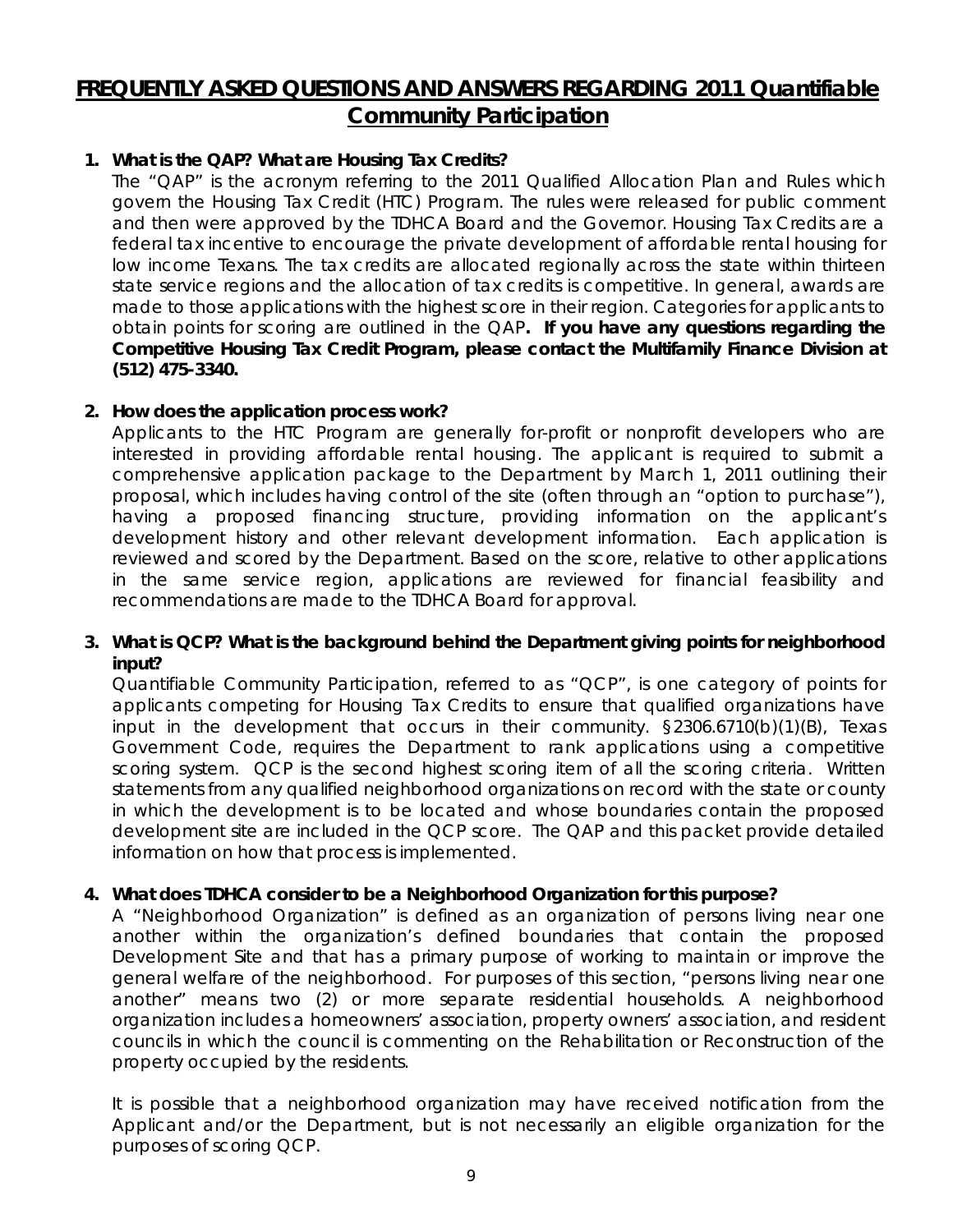### **5. What does it mean to be "on record with the state or county"?**

To be "on record" means to be registered. The organization is required to be on record on or before March 1, 2011**,** with the state (Secretary of State or TDHCA) or county in which the Development is proposed to be located.

- Documentation of on record status must be current.
- All 3 choices (Secretary of State, TDHCA, and county) require evidence of the organization's existence (ex. bylaws, newsletter, minutes, etc.) and the process to provide notice to persons living within the boundaries to join or participate in the affairs of the organization (ex: letter, posting notice, etc). On record with the County:
	- $\checkmark$  A record from the county clerk showing that the organization is on record with the county by March 1, 2011 is sufficient.
	- $\checkmark$  For a property owners' association, a record from the county showing that the organization's management certificate is on record by March 1, 2011 is sufficient.
- Evidence you can submit to show that the organization is on record with the State:
	- $\checkmark$  A record from the Secretary of State showing that the organization is incorporated. If an organization's status with the Secretary of State is shown as "forfeited," "dissolved," or any similar status in the documentation provided by the organization, the organization will **not** be considered on record with the state.
- **Organization requesting to be on record with The Texas Department of Housing and** Community Affairs:
	- $\checkmark$  Registry with TDHCA is for one year. Organizations that were previously on record with TDHCA must request to be on record for each HTC cycle year and submit the required documentation.
	- $\checkmark$  Acceptance of this documentation by the Department will satisfy the "on record with the state" requirement, but is not a determination that the organization qualifies as a "Neighborhood Organization" or that other requirements are met. The Department may issue a deficiency notice to an organization for registration purposes; if the deficiencies are satisfied, the organization will still be considered to have been timely placed on record with the state.

#### **6. What are the requirements of the boundary map?**

The boundary map should be legible, clearly marked with the geographical boundaries of the neighborhood organization, and indicate the location of the proposed development. An example of the boundary map is located on page 13 of this packet.

### **7. What process must the neighborhood organization use to determine its position of support or opposition?**

While no specific process is required, TDHCA strongly encourages organizations to follow their existing authorized procedures outlined in their guidelines, articles or bylaws; it is possible that if those procedures are not followed, the form may ultimately be determined to be ineligible. Organizations are also encouraged to hold a meeting to which all of its members are invited to discuss the proposed development and whether the organization should support, oppose, or be neutral on the proposed Development. TDHCA also encourages organizations to have the membership vote on whether the organization should support, oppose, or be neutral on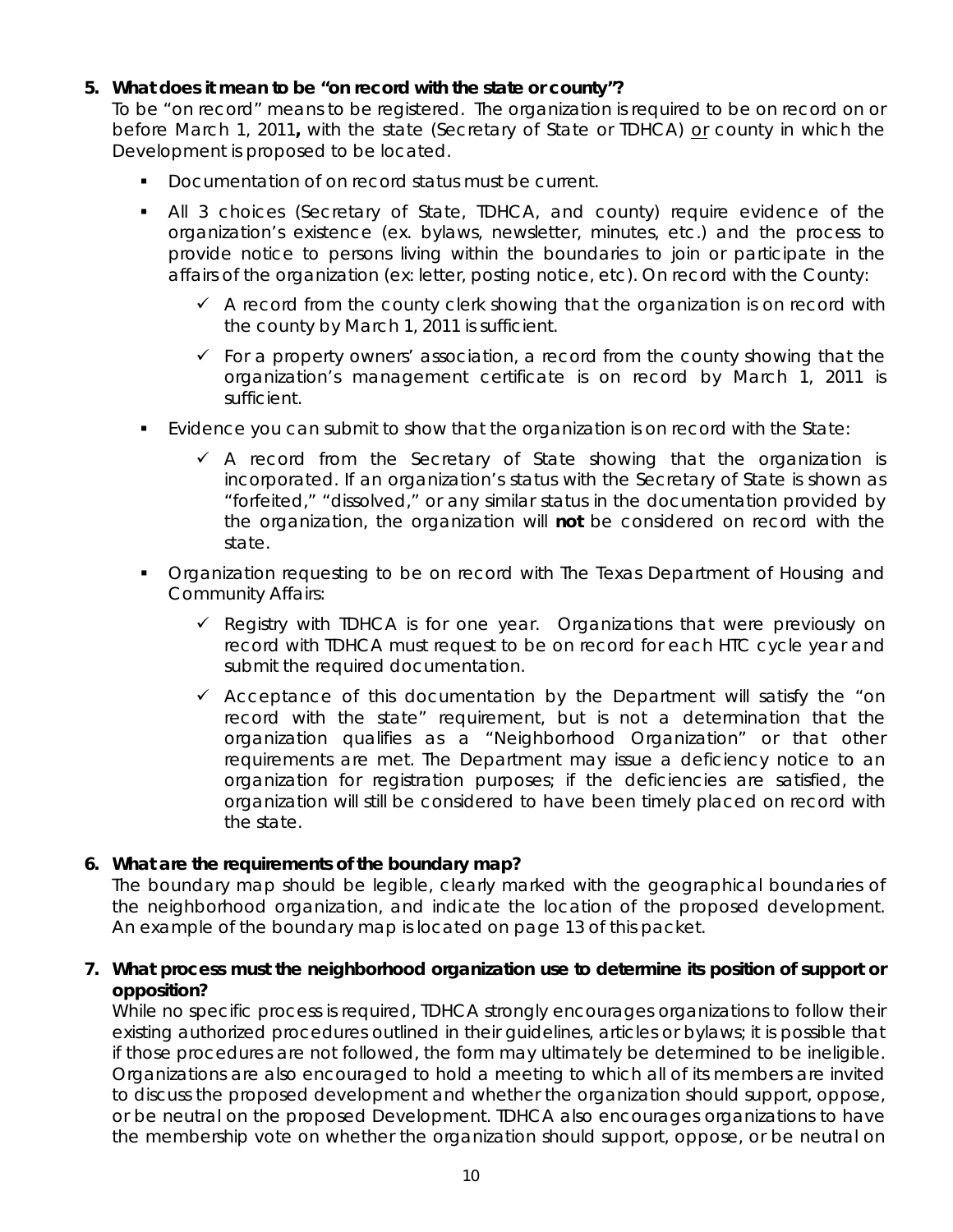the proposed Development. The organization is encouraged to invite the developer to this meeting. The process used and described in the organization's QCP form should be a fair process to determine the position of the organization as a whole.

**8. When will our forms be reviewed? What if we are missing required documents or information?** All forms are required to be postmarked, faxed, emailed or delivered no later than March 1, 2011. TDHCA may request that the organization provide additional information or documentation that it deems relevant to clarify information contained in the organization's form and/or enclosures.

If the Department determines additional information is needed, it will request information by e-mail or facsimile to the e-mail addresses or facsimile numbers provided with the organization's form. If the deficiencies are not clarified or corrected to the Department's satisfaction within five business days from the date the e-mail or facsimile is sent to the organization, the organization's form will not be considered further for scoring and the organization will be so advised. This potential deficiency process does not extend any deadline required for the "Quantifiable Community Participation" process. An organization may not submit additional information or documentation after the deadline except in response to the Department specifically requesting additional information.

#### **9. How will TDHCA evaluate our forms?**

All of the QCP forms that are found to be eligible will be reviewed by TDHCA and a score assigned. The input must clearly and concisely state the organization's support for or opposition to the proposed Development. The score for this exhibit will range from a maximum of +24 for the strongest position of support to 0 for the strongest position of opposition.

Input that points out matters that are specific to the neighborhood, the proposed site, the proposed development, or developer/applicant are valued. Input concerning positive efforts or the lack of efforts by the Applicant to inform and communicate with the neighborhood about the proposed Development are also valued. If the organization refuses to communicate with the Applicant, the efforts of the Applicant will not be considered negative.

Input that evidences unlawful discrimination against classes of persons protected by fair housing laws or the scoring of which the Department determines to be contrary to the Department's efforts to affirmatively further fair housing will not be considered.

#### **10. How are points actually assigned to QCP forms?**

In general, forms that meet the requirements of the QAP, will be scored as follows:

- $\cdot \cdot$  If the form and evidence establishes support or opposition, the form will be scored the maximum points for either support (+24 points) or opposition (zero);
- If the form and evidence do not establish a reason for support or opposition or are unclear, the form will be scored as neutral (+12 points)

#### **11. When will we know the points for our QCP form?**

It is anticipated that by May 29, 2011, all organizations that submitted a form will receive a reply from TDHCA that indicates whether the form was found to be eligible or not. If not eligible, the reason for ineligibility will be provided. If eligible, the number of points assigned to the QCP form will be provided.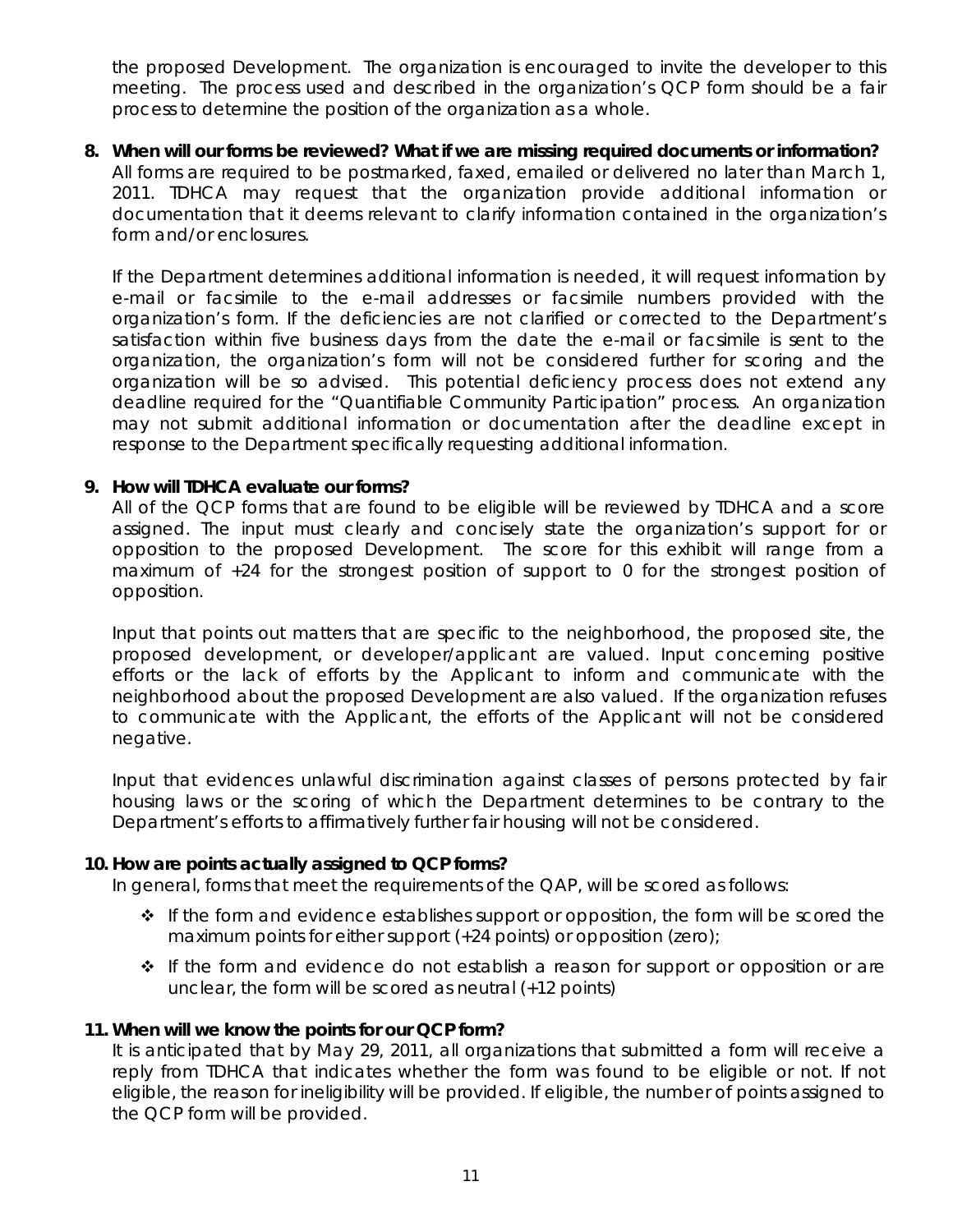# **12. When will we know the final score for the Application and whether it is being recommended for an award?**

Scores for Applications are anticipated to be released for all Applications by May 29, 2011. Those scores will include the QCP points. The scores will be released to applicants and posted to the TDHCA website. These scores may subsequently change somewhat based on appeals by applicants and further administrative review by Department staff. Department staff will make recommendations for awards to the Department's Governing Board at its late July 2011 Board meeting.

#### **13. What if our form of input is received by the Department after the deadline or is determined not to meet the requirements for scoring?**

The Department values all public input. While the Department will be unable to assign points to forms received from organizations after the deadline, the Department will still record the comment in the Application's file and provide the Department's Board with a summary of your comment for their information and consideration. This summary will also be provided to the Board if the form is timely received, but is determined not to meet the requirements for scoring.

#### **14. Who can I speak to if I have questions? How do I get my form to the Department?**

For any questions regarding QCP or the Application process, please contact the Multifamily Finance Production Division at (512) 475-3340 or toll free at (800) 525-0657. Forms should be submitted to Texas Department of Housing and Community Affairs, Attention: Multifamily Director, Neighborhood Input, P.O. Box 13941 (MC 332-10), Austin TX 78711-3941. For overnight or courier delivery use the following physical address: 221 East 11th Street, Austin TX 78701-2410. Do not use the P.O. Box address for overnight or courier delivery. Forms and deficiency responses can also be faxed to (512) 475-1865 or toll free at 800-733-5120.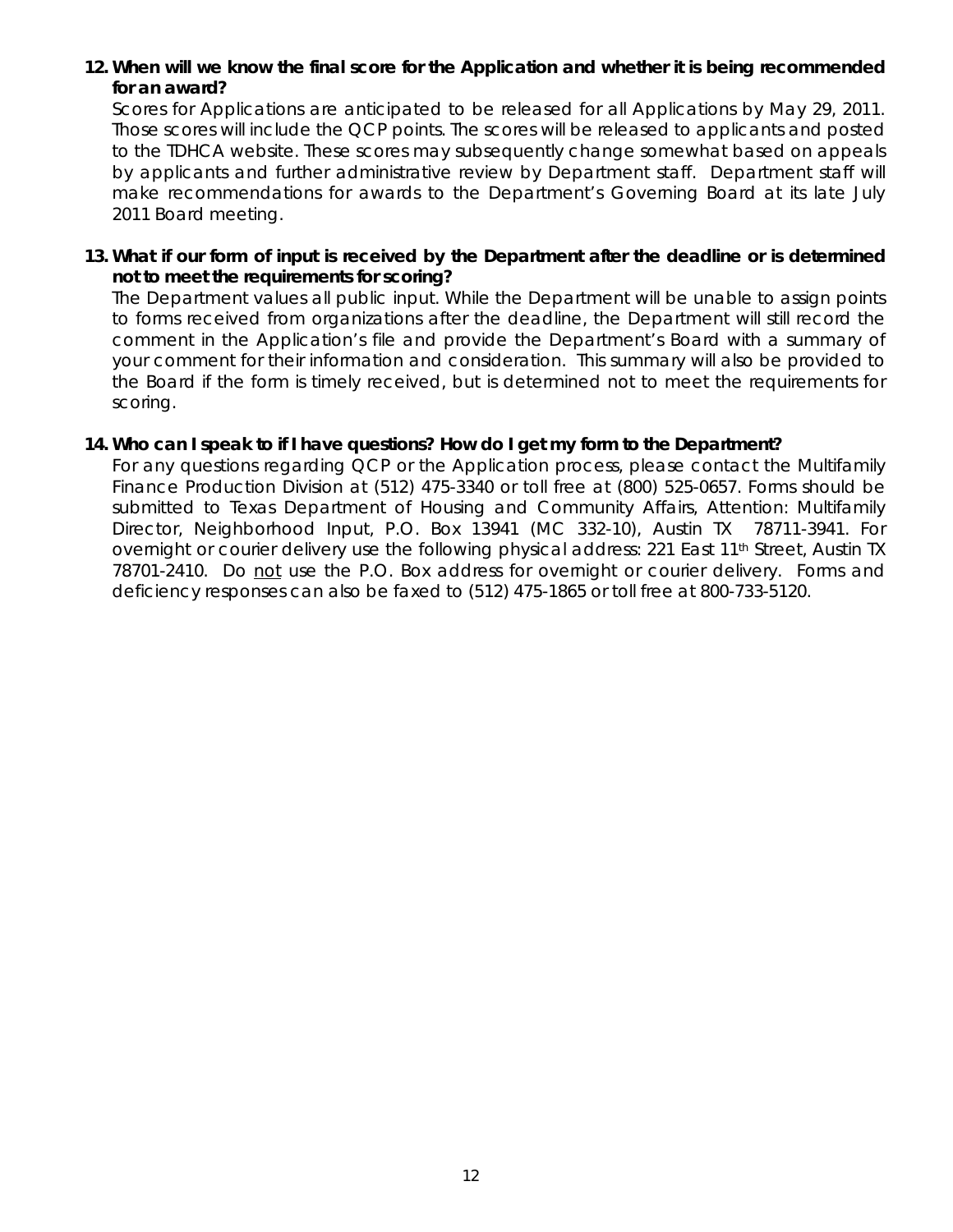# **Boundary Map and Boundary Description Example**

Boundary Map:



The Green line indicates the Neighborhood Organization's boundary. The red X indicates the development site.

Boundary Description:

The North boundary is  $12^{th}$  St, East boundary is Lavaca St, South boundary is W.  $7^{th}$  St, and West boundary is West Ave.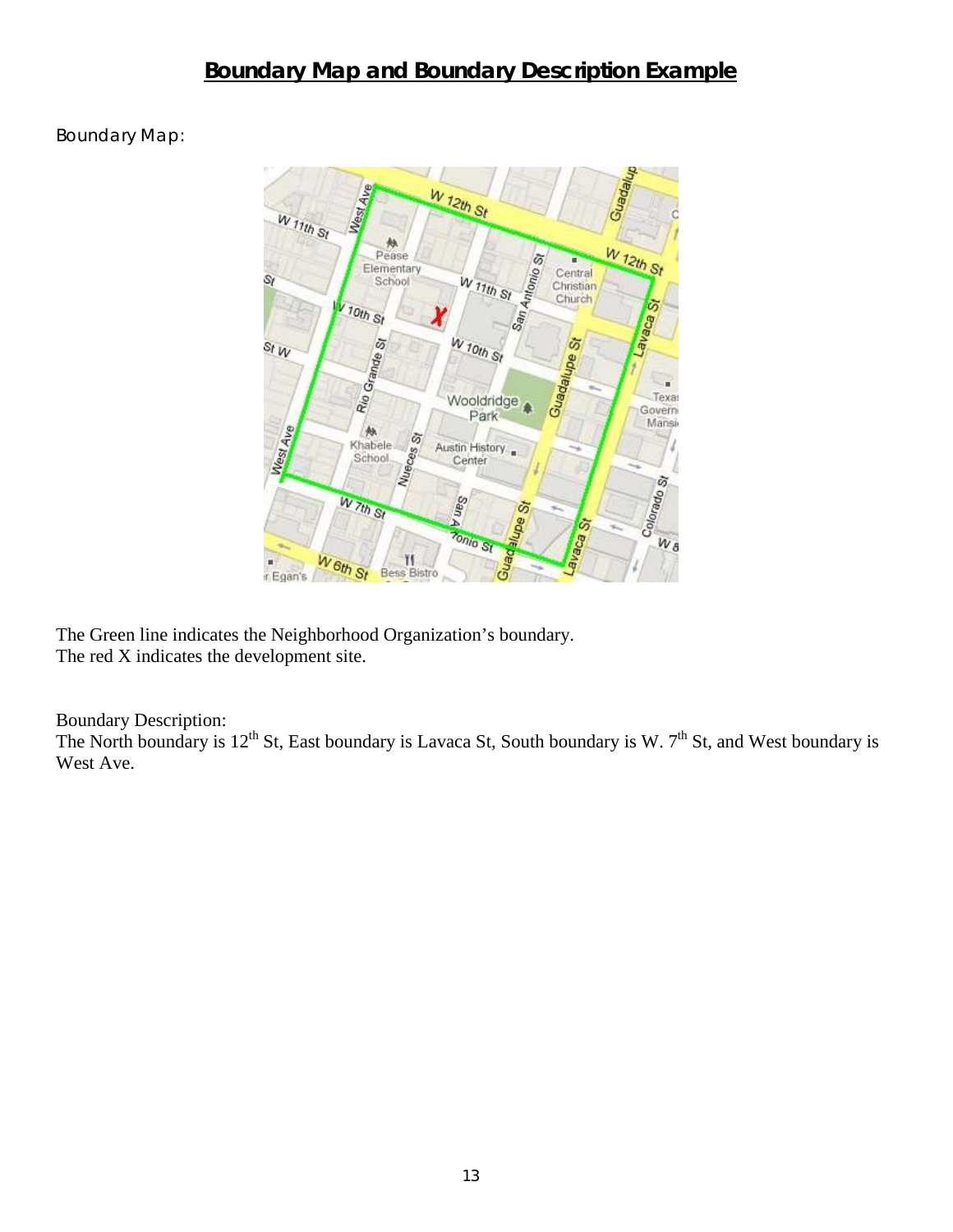#### **Excerpt of §49.9(a)(2) of the 2011 Qualified Allocation Plan and Rules regarding QCP**

(2) Quantifiable Community Participation.  $(\frac{2306.6710(b)(1)(B)}{82306.6725(a)(2)})$  Points will be awarded based on written statements of support or opposition from Neighborhood Organizations on record with the state or county in which the Development is to be located and whose boundaries contain the proposed Development Site. It is possible for points to be awarded or deducted based on written statements from organizations that were not identified by the process utilized for notification purposes under §49.8(9) of this chapter if the organization provides the information and documentation required in subparagraphs (A) and (B) of this paragraph. It is also possible that Neighborhood Organizations that were initially identified as appropriate organizations for purposes of the notification requirements will subsequently be determined by the Department not to meet the requirements for scoring. If an organization is determined not to be qualified under this paragraph, the organization may qualify under paragraph (11)(B) of this subsection.

(A) Submission Requirements. Each Neighborhood Organization may submit the form as included in the QCP Neighborhood Information Packet that represents the organization's input. In order to receive a point score, the form must be received, by the Department, or postmarked, if mailed by the U.S. Postal Service, no later than the Quantifiable Community Participation Delivery Date as identified in §49.3 of this chapter (relating to Program Calendar). Forms received after the deadline will be summarized for the Board's information and consideration, but will not affect the score for the Application. The form must:

(i) State the name and location of the proposed single Development;

(ii)Certify that the letter is signed by two officials or board members of the Neighborhood Organization with the authority to sign on behalf of the Neighborhood Organization, and include:

(I) the street and/or mailing addresses for the signers of the letter;

(II) day and evening phone numbers for the signers of the letter;

(III) email addresses and/or facsimile numbers for the signers of the letter and one additional contact for the organization; and

(IV) a written description and map of the organization's geographical boundaries;

(iii) Certify that the organization has boundaries, and that the boundaries in effect on or before the Full Application Delivery Date identified in §49.3 of this chapter contain the proposed Development Site;

(iv) Certify that the organization meets the definition of "Neighborhood Organization"; defined as an organization of persons living near one another within the organization's defined boundaries that contain the proposed Development Site and that has a primary purpose of working to maintain or improve the general welfare of the neighborhood (§2306.004(23-a)). For purposes of this section, "persons living near one another" means two (2) or more separate residential households. "Neighborhood Organizations" include homeowners associations, property owners associations, and resident councils in which the council is commenting on the Rehabilitation or Reconstruction of the property occupied by the residents. "Neighborhood Organizations" do not include broader based "community" organizations;

(v) Include documentation showing that the organization is on record as of the Full Application Delivery Date with the state or county in which the Development is proposed to be located. The receipt of the QCP form that meets the requirements of this subsection and further outlined in the QCP Neighborhood Information Packet will constitute being on record with the State. The Department is permitted to issue an Administrative Deficiency notice for this registration process and if satisfied, the organization will still be deemed to be timely placed on record with the state;

(vi) A Neighborhood Organization must take reasonable measures to provide notice to persons eligible to join or participate in the affairs of the organization of that right. Examples of reasonable measure would be giving notice in a newsletter distributed where residents will likely see them; posting notice (in compliance with local signage requirements); or distribution flyers. The Department may exclude from consideration Neighborhood Organizations that do not comply with their own bylaws or other constitutive or governing documents;